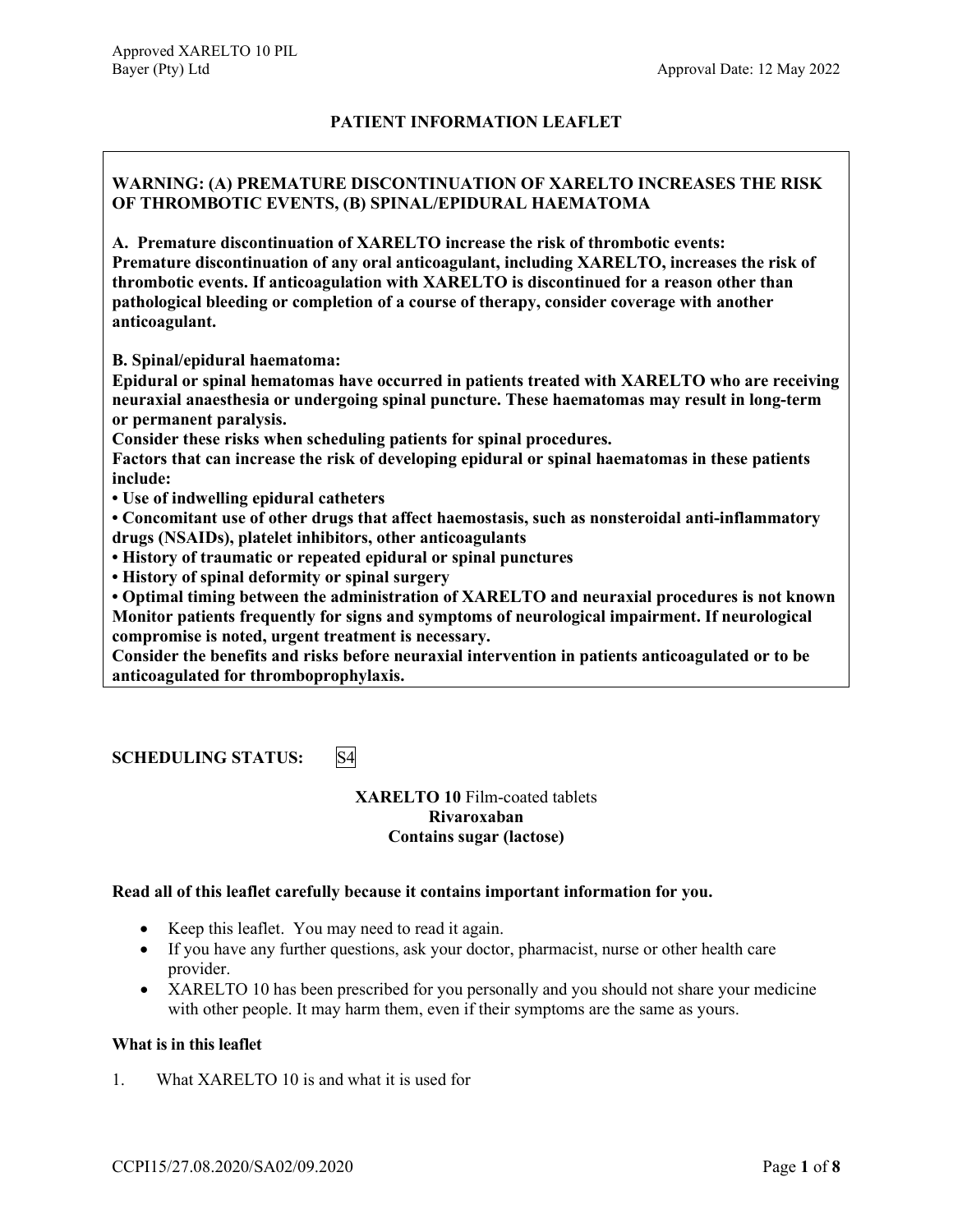- 2. What you need to know before you take XARELTO 10
- 3. How to take XARELTO 10
- 4. Possible side effects
- 5. How to store XARELTO 10
- 6. Contents of the pack and other information

## **1. WHAT XARELTO 10 IS AND WHAT IT IS USED FOR:**

Xarelto 10 is used to prevent blood clots in your veins after a major operation on your legs. For example this could be an operation on your hip or knee. Your doctor has prescribed Xarelto 10 for you because after an operation you are at an increased risk of getting blood clots.

Xarelto 10 treat blood clots in the veins of your legs (deep vein thrombosis) and in the blood vessels of your lungs (pulmonary embolism), and to prevent blood clots from re-occurring in the blood vessels of your legs and/or lungs.

The active substance rivaroxaban belongs to a group of medicines called antithrombotic agents. It works by blocking a blood clotting factor (factor Xa) and thus reducing the tendency of the blood to form clots.

## **2. What you need to know before you use Xarelto 10.**

Do not take XARELTO 10

- **if you are allergic** to rivaroxaban or any of the other ingredients of this medicine (listed in section 6)
- **if you are bleeding excessively**
- **- if you have a disease or condition in an organ of the body that increases the risk of serious bleeding (e.g. stomach ulcer, injury or bleeding in the brain, recent surgery of the brain or eyes)**
- if you are taking medicines to prevent blood clotting (e.g. warfarin, dabigatran, apixaban or heparin), except when changing anticoagulant treatment or while getting heparin through a venous or arterial line to keep it open
- if you have a liver disease which leads to an increased risk of bleeding
- **if you are pregnant or breast-feeding**

**Do not take XARELTO 10 and tell your doctor** if any of these apply to you.

Warnings and precautions

Talk to your doctor or pharmacist before taking XARELTO 10.

XARELTO 10 should not be used in combination with certain other medicines which reduce blood clotting such as prasugrel or ticagrelor other than acetylsalicylic acid and clopidogrel/ticlopidine.

## **Take special care with Xarelto**

if you have an increased risk of bleeding, as could be the case in situations such as: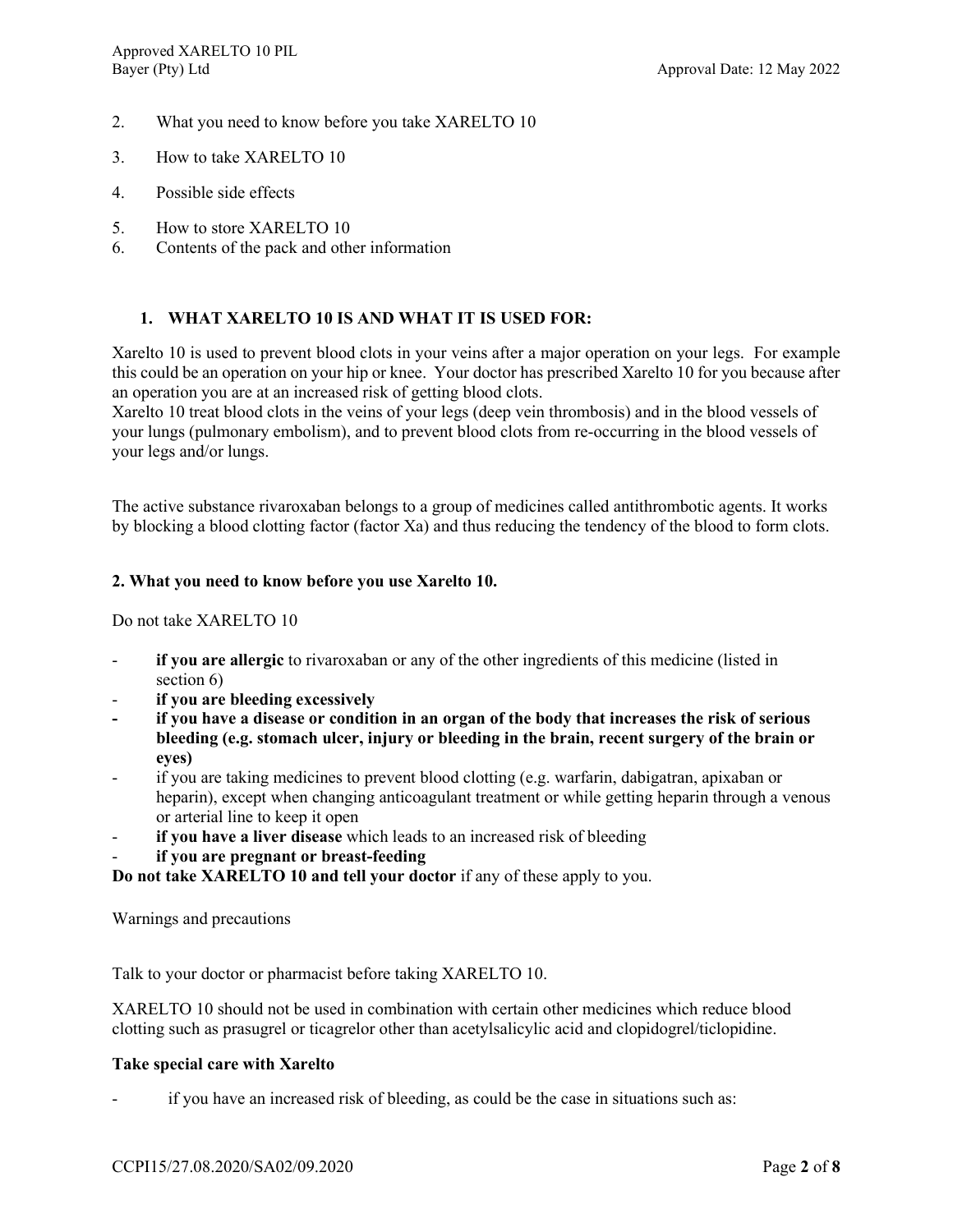- moderate or severe kidney disease, since your kidney function may affect the amount of medicine that works in your body
- if you are taking other medicines to prevent blood clotting (e.g. warfarin, dabigatran, apixaban or heparin), when changing anticoagulant treatment or while getting heparin through a venous or arterial line to keep it open (see section "Other medicines and Xarelto")
- bleeding disorders
- very high blood pressure, not controlled by medical treatment
- diseases of your stomach or bowel that might result in bleeding, e.g. inflammation of the bowels or stomach, or inflammation of the oesophagus (gullet), e.g. due to gastroesophageal reflux disease (disease where stomach acid goes upwards into the oesophagus)
- a problem with the blood vessels in the back of your eyes (retinopathy)
- a lung disease where your bronchi are widened and filled with pus (bronchiectasis), or previous bleeding from your lung
- if you have a prosthetic heart valve
- if you know that you have a disease called antiphospholipid syndrome (a disorder of the immune system that causes an increased risk of blood clots), tell your doctor who will decide if the treatment may need to be changed.
- if your doctor determines that your blood pressure is unstable or another treatment or surgical procedure to remove the blood clot from your lungs is planned.

**If any of the above apply to you, tell your doctor** before you take Xarelto. Your doctor will decide, if you should be treated with this medicine and if you should be kept under closer observation.

# **If you need to have an operation**

- it is very important to take Xarelto before and after the operation exactly at the times you have been told by your doctor.
- If your operation involves a catheter or injection into your spinal column (e.g. for epidural or spinal anaesthesia or pain reduction):
	- it is very important to take Xarelto exactly at the times you have been told by your doctor
		- tell your doctor immediately if you get numbness or weakness of your legs or problems with your bowel or bladder after the end of anaesthesia, because urgent care is necessary.

# Children and adolescents

XARELTO 10 is **not recommended for people under 18 years of age.** There is not enough information on its use in children and adolescents.

# Other medicines and XARELTO 10

Always tell your health care provider if you are taking any other medicines. This includes complementary or traditional medicines.

Tell your doctor or pharmacist if you are taking, have recently taken or might take any other medicines, including medicines obtained without a prescription.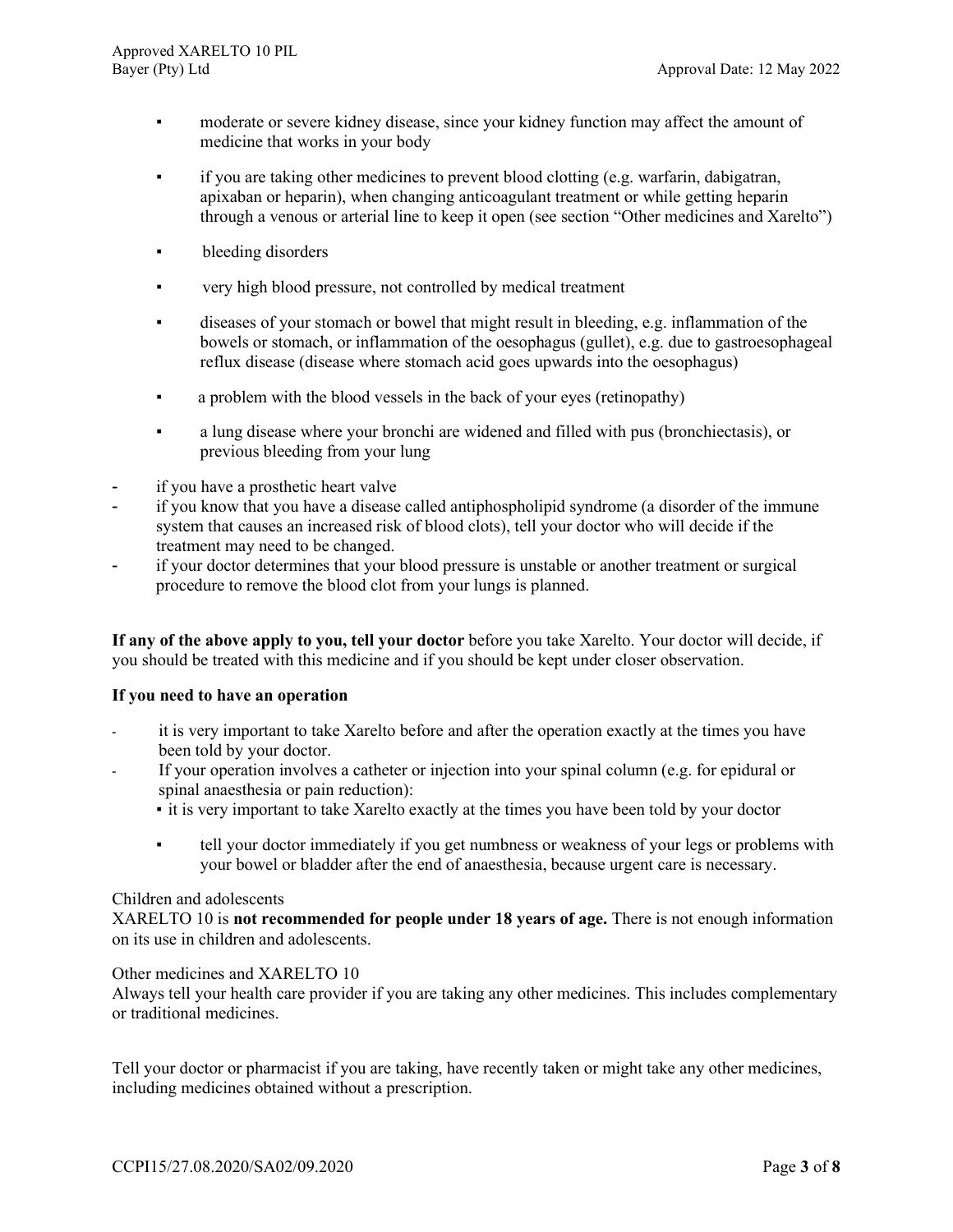## **- If you are taking**

- some medicines for fungal infections (e.g. fluconazole, itraconazole, voriconazole, posaconazole), unless they are only applied to the skin
- **EXECONOM** Exterior tablets (used to treat Cushing's syndrome when the body produces an excess of cortisol)
- some medicines for bacterial infections (e.g. clarithromycin, erythromycin)
- some anti-viral medicines for HIV / AIDS (e.g. ritonavir)
- other medicines to reduce blood clotting (e.g. enoxaparin, clopidogrel or vitamin K antagonists such as warfarin and acenocoumarol)
- anti-inflammatory and pain relieving medicines (e.g. naproxen or acetylsalicylic acid)
- dronedarone, a medicine to treat abnormal heart beat
- some medicines to treat depression (selective serotonin reuptake inhibitors (SSRIs) or serotonin norepinephrine reuptake inhibitors (SNRIs))

**If any of the above apply to you, tell your doctor** before taking Xarelto, because the effect of Xarelto may be increased. Your doctor will decide, if you should be treated with this medicine and if you should be kept under closer observation.

If your doctor thinks that you are at increased risk of developing stomach or bowel ulcers, he may also use a preventative ulcer treatment.

# **- If you are taking**

- some medicines for treatment of epilepsy (phenytoin, carbamazepine, phenobarbital)
- St John's Wort (*Hypericum perforatum*), a herbal product used for depression
- rifampicin, an antibiotic

**If any of the above apply to you, tell your doctor** before taking Xarelto, because the effect of Xarelto may be reduced. Your doctor will decide, if you should be treated with Xarelto and if you should be kept under closer observation.

# **Pregnancy and Breastfeeding:**

Do not take Xarelto if you are pregnant or breast-feeding. If there is a chance that you could become pregnant, use a reliable contraceptive while you are taking Xarelto. If you are pregnant or breastfeeding, think you may be pregnant or are planning to have a baby, please consult your doctor, pharmacist or other healthcare provider for advice before taking this medicine.

## **Driving and using machines:**

XARELTO 10 may cause side effects such as dizziness or fainting (see "Possible side effects"). You should not drive or use machines if you are affected by these symptoms.

# **Information about some of the ingredients**

Patients with rare hereditary conditions of lactose/fructose or galactose intolerance should not take XARELTO.

Xarelto tablets contains less than 1 mmol (23 mg) sodium per dose, that is to say essentially 'sodium-free'.

## **3. How to take XARELTO 10**

# **Do not share medicines prescribed for you with others.**

Always take Xarelto 10 exactly as your doctor has told you. You should check with your doctor or pharmacist if you are not sure.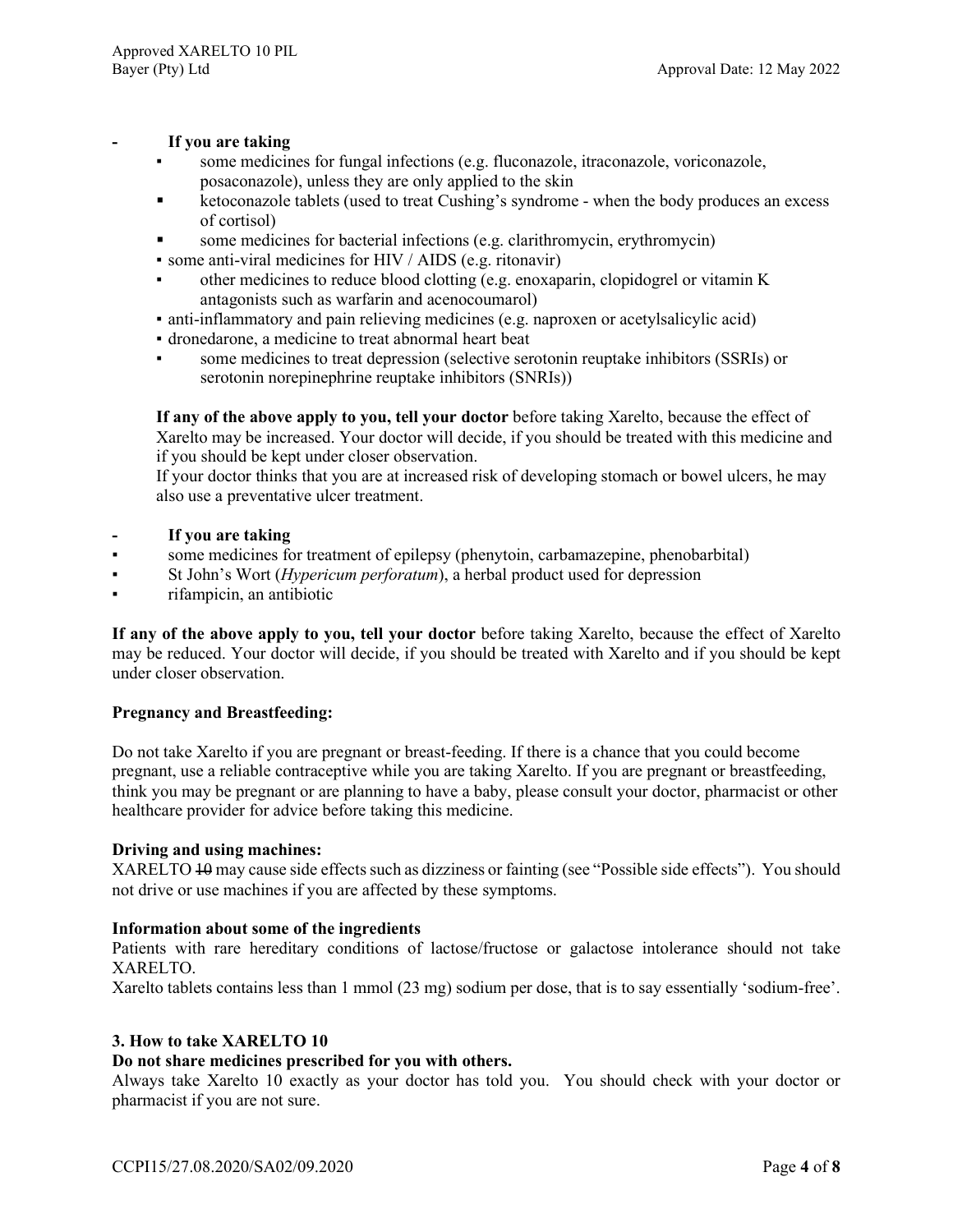# **How much to take:**

The usual dose is one Xarelto 10 tablet (10 mg) once a day. Swallow the tablet preferably with water. Xarelto 10 tablet can be taken with or without food.

If you have difficulty swallowing the tablet whole, talk to your doctor about other ways to take Xarelto. The tablet may be crushed and mixed with water or a soft food such as apple puree immediately before you take it. If necessary, your doctor may give you the crushed Xarelto tablet through a stomach tube.

## **When to take Xarelto 10:**

# **Take the first tablet 6 - 10 hours after your operation.**

Then take a tablet every day until your doctor tells you to stop.

Try to take the tablet at the same time every day to help you to remember it.

**If you have had a major hip operation** you will usually take the tablets for 5 weeks.

**If you have had a major knee operation** you will usually take the tablets for 2 weeks.

## **Children and adolescents up to 18 years of age:**

Don't give Xarelto 10 tablets to people under 18 years of age. There is not enough information on its use in children and adolescents.

## **If you take more Xarelto 10 than you should:**

**Contact your doctor immediately** if you have taken too many Xarelto 10 tablets. Taking too much Xarelto 10 increases the risk of bleeding.

**Please consult your doctor or pharmacist in the case of accidental overdose. If neither is available, rush the patient to the nearest hospital or poison control center.**

## **If you forget to take Xarelto 10:**

If you have missed a dose, take it as soon as you remember. Take the next tablet on the following day and then carry on taking a tablet once a day as normal.

Do not take a double dose to make up for a forgotten tablet.

## **If you stop taking Xarelto 10:**

Don't stop taking Xarelto 10 without talking to your doctor first, because Xarelto 10 prevents the development of a serious condition.

If you have any further questions on the use of Xarelto 10, ask your doctor or pharmacist.

# **4. POSSIBLE SIDE-EFFECTS:**

Xarelto 10 can have side effects

**Not all side-effects reported for Xarelto 10 are included in this leaflet. Should your general health worsen or if you experience any untoward effects while taking Xarelto 10, please consult your doctor, pharmacist or other healthcare professional for advice.**

Like other similar medicines (antithrombotic agents), Xarelto 10 may cause bleedings which may potentially be life threatening. Excessive bleeding may lead to a sudden drop in blood pressure (shock). In some cases these bleedings may not be obvious.

**Tell your doctor**, if you experience any of the following side-effects**:**

• **long or excessive bleeding**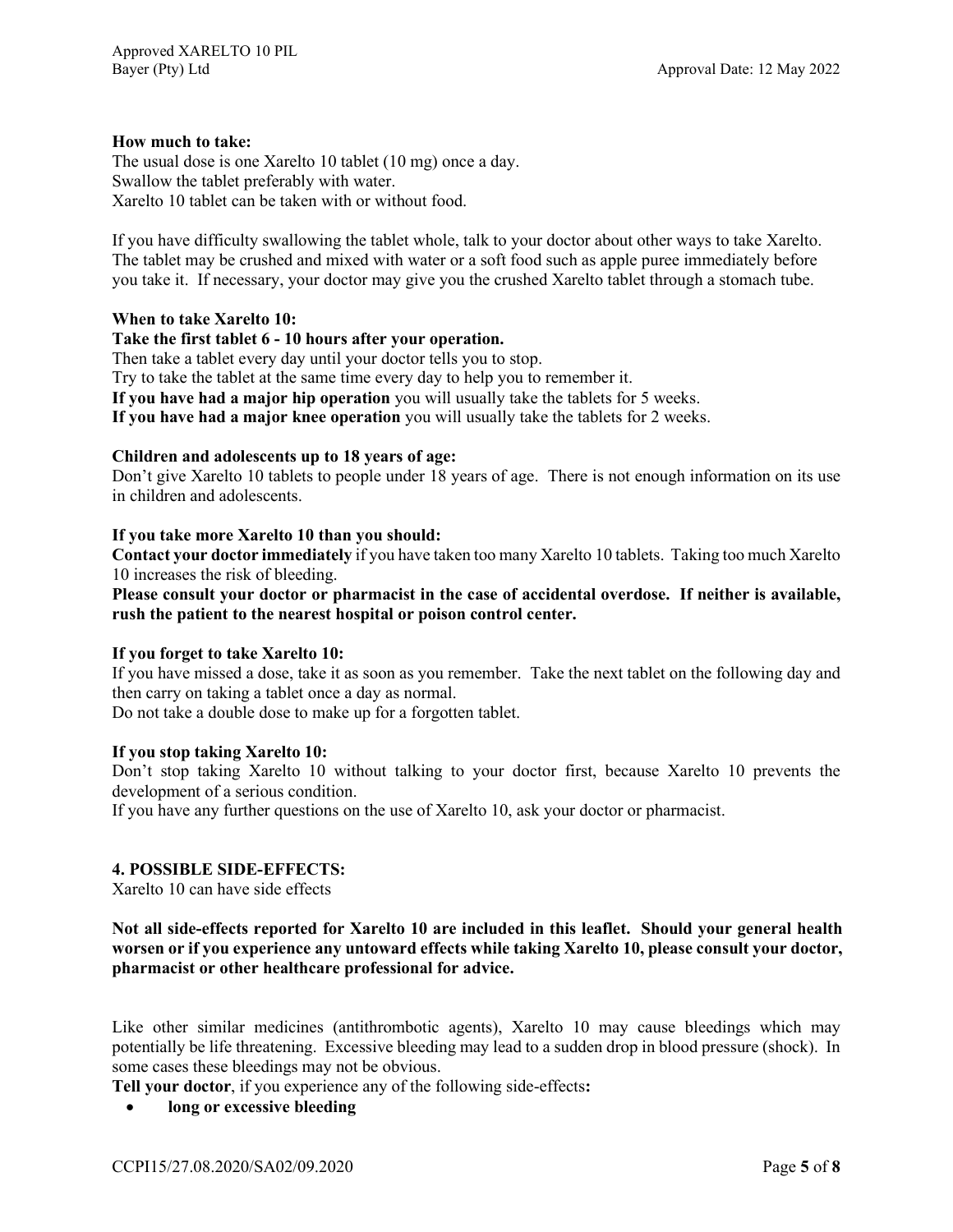• **exceptional weakness, tiredness, paleness, dizziness, headache, or unexplained swelling, breathlessness, chest pain or angina pectoris, which may be signs of bleeding.**

Your doctor may decide to keep you under closer observation or change how you should be treated. **Possible side effects which may be a sign of severe allergic reactions**

**Tell your doctor immediately** if you experience any of the following side effects:

- long or excessive bleeding
- exceptional weakness, tiredness, paleness, dizziness, headache, unexplained swelling, breathlessness, unexplained shock and chest pain (angina pectoris)

The following side-effects have been reported for Xarelto 10:

# **Frequent**

bleeding in the stomach or bowel, blood in the urine (urogenital bleeding), heavy periods (menstrual bleeding), nose bleeds, bleeding of the gum

- bleeding in the eye (including bleeding from the whites of the eyes)
- bleeding in tissue (bruising) or deep in (a cavity of) the body (hematoma)-
- bleeding following an operation
- swelling in the limbs
- pain in the limbs
- increase in body temperature (fever)
- pale skin, weakness and breathlesness due to a reduction in red blood cells (anemia)
- stomachache, indigestion, feeling or being sick, constipation, diarrhoea
- impaired function of the kidneys (may be seen in tests performed by your doctor)
- low blood pressure (symptoms may be feeling dizzy or fainting when standing up (hypotension))
- weakness, tiredness, headache, dizziness
- rash, itchy skin
- blood tests may show an increase in some liver enzymes
- coughing up blood

## **Less frequent**

- bleeding in the brain or inside the skull
- bleeding in a joint causing pain and swelling
- oozing of blood or fluid from surgical wound
- feeling unwell
- dry mouth
- allergic reactions, including allergic skin reactions
- itchy, raised rash (hives)
- impaired function of the liver (may be seen in tests performed by your doctor)
- blood tests may show an increase in bilirubin, some pancreatic or liver enzymes or in the number of platelets
- raised heartbeat
- fainting
- bleeding in the muscle
- collection of blood (hematoma) following complication in a cardiac procedure where a catheter is inserted to treat narrowed coronary arteries (pseudoaneurysm)
- swelling in a particular area
- yellowing of the skin and eyes (jaundice)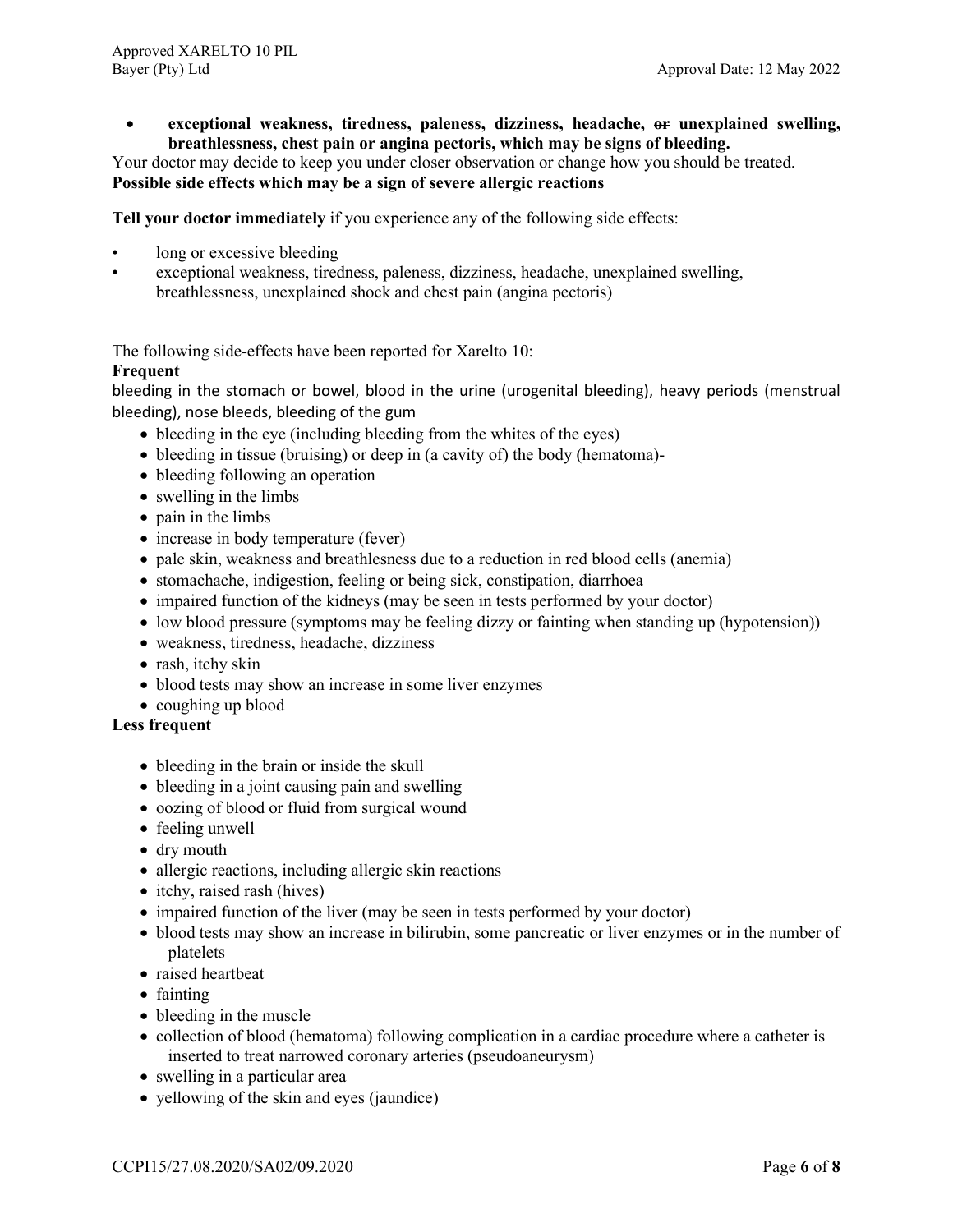**Not known**: frequency cannot be estimated from the available data

- increased pressure within muscles of the legs or arms after a bleeding, which leads to pain, swelling, altered sensation, numbness or paralysis (compartment syndrome)
- decrease in urine, swelling in limbs, shortness of breath and fatigue after a severe bleeding (kidney failure)

The following side effects have been reported since authorisation:

- allergic reaction causing swelling of the face, lips, mouth, tongue or throat (angioedema and allergic edema)
- diarrhoea, trapped gas, stomach cramp, weight loss caused by blocked bile flow (choloestasis), swollen or tender in right side of abdomen, inflamed liver including liver injury (hepatitis)
- low number of platelets, which are cells that help blood to clot (thrombocytopenia)

# **Reporting of side effects**

If you get side effects, talk to your doctor. This includes any possible side effects not listed in this leaflet. You can also report side effects to SAHPRA via the "6.04 Adverse Drug Reaction Reporting Form", found online under SAHPRA's publications: [https://www.sahpra.org.za/Publications/Index/8.](https://www.sahpra.org.za/Publications/Index/8) By reporting side effects, you can help provide more information on the safety of NIMOTOP 30mg.

## **5. How to store Xarelto 10**

Store at or below 30 °C. Keep blister strips in the original carton until use. Do not use Xarelto 10 after the expiry date which is stated on the carton and on each blister. Return all unused medicine to your pharmacist.

Do not dispose of unused medicine in drains or sewerage systems (e.g. toilets). Store all medicines out of the reach and sight of children.

## **6. Contents of the pack and other information**

## **What Xarelto 10 contains:**

The active substance is rivaroxaban. Each tablet contains 10 mg of rivaroxaban. Contains lactose. The other ingredients are:

Tablet core: cellulose microcrystalline, croscarmellose sodium, hydroxypropylmethylcellulose 2910, lactose monohydrate, magnesium stearate, sodium laurylsulfate,

Film coat: ferric oxide red, hydroxypropylmethylcellulose 2910, polyethylene glycol, titanium dioxide.

## **What Xarelto 10 looks like and contents of the pack**

Xarelto 10 film-coated tablets are light red, round, biconvex tablets, 6 mm in diameter, debossed with "Triangle 10" on the top side and the BAYER-cross on the bottom side of the tablet.

Xarelto 10 film-coated tablets are packed in colourless, transparent PP (polypropylene)/aluminium blister strips or colourless, transparent PVC/PVDC/aluminium blister strips containing 5 or 10 tablets per blister. Pack sizes: 5 tablets (1 x 5's blister), 10 tablets (1 x 10's blister), 30 tablets (3 x 10's blister) or 100 tablets (10 x 10's blister).

Not all pack sizes may be marketed.

# **Holder of certificate of registration**

Bayer (Pty) Ltd Reg. No.: 1968/011192/07